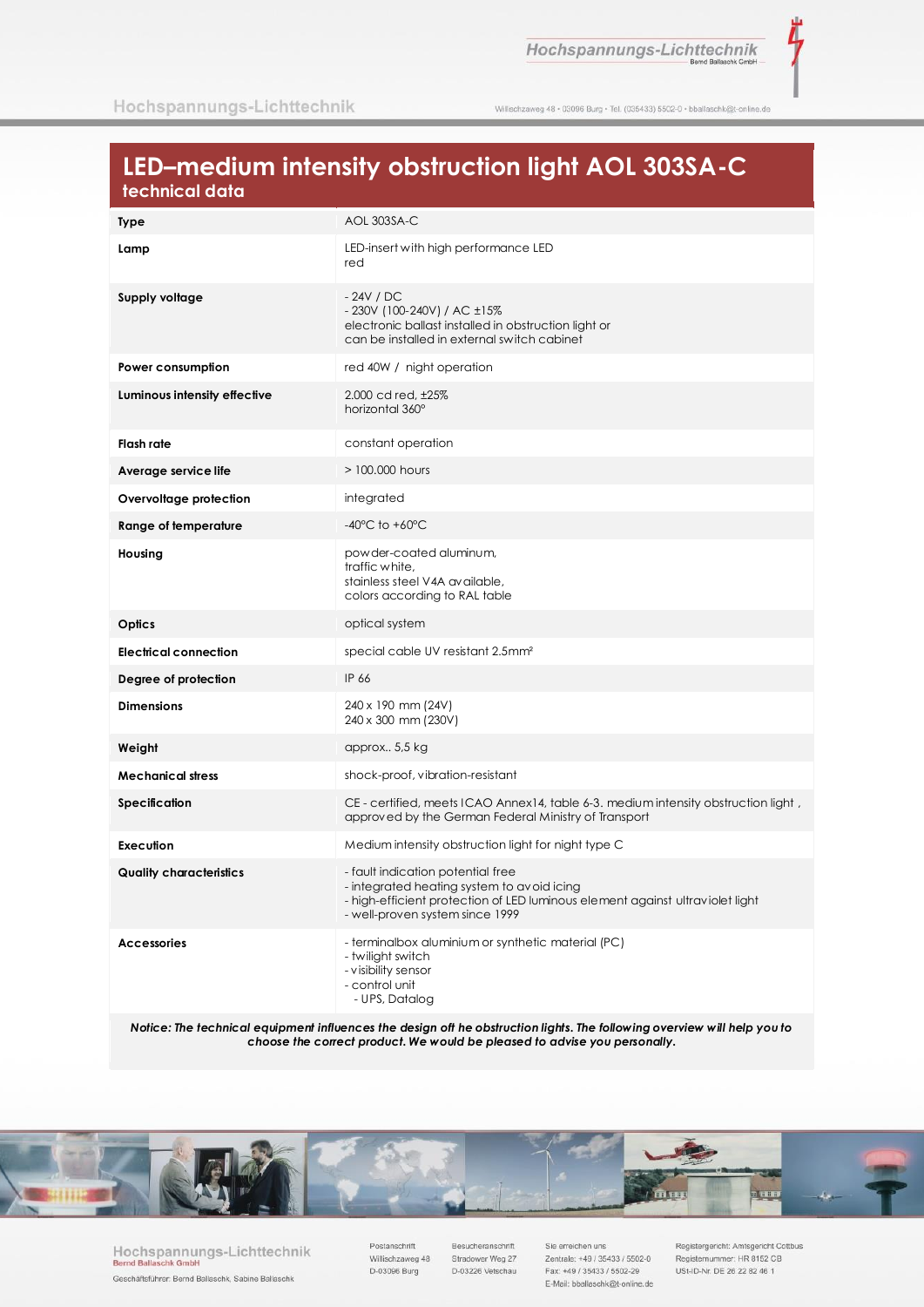Λ

Willischzaweg 48 · 03096 Burg · Tel. (035433) 5502-0 · bballaschk@t-online.de

## **execution AOL 303SA-C 24V DC**





[fig. similar]

| with additional infrared LED                           |               |
|--------------------------------------------------------|---------------|
| terminal box synthetic material                        |               |
| terminal box aluminium                                 |               |
| without terminal box, cable length (standard 10m): ___ | m             |
|                                                        |               |
|                                                        | Order volume: |
|                                                        |               |



Hochspannungs-Lichttechnik<br>Bernd Ballaschk GmbH Geschäftsführer: Bernd Ballaschk, Sabine Ballaschk

Postanschrift Villischzaweg 48<br>D-03096 Burg Besucheranschrift Stradower Weg 27 D-03226 Vetschau

Sie erreichen uns Zentrale: +49 / 35433 / 5502-0 Fax: +49 / 35433 / 5502-29 E-Mail: bballaschk@t-online.de Registergericht: Amtsgericht Cottbus<br>Registernummer: HR 8152 CB<br>USt-ID-Nr. DE 26 22 82 46 1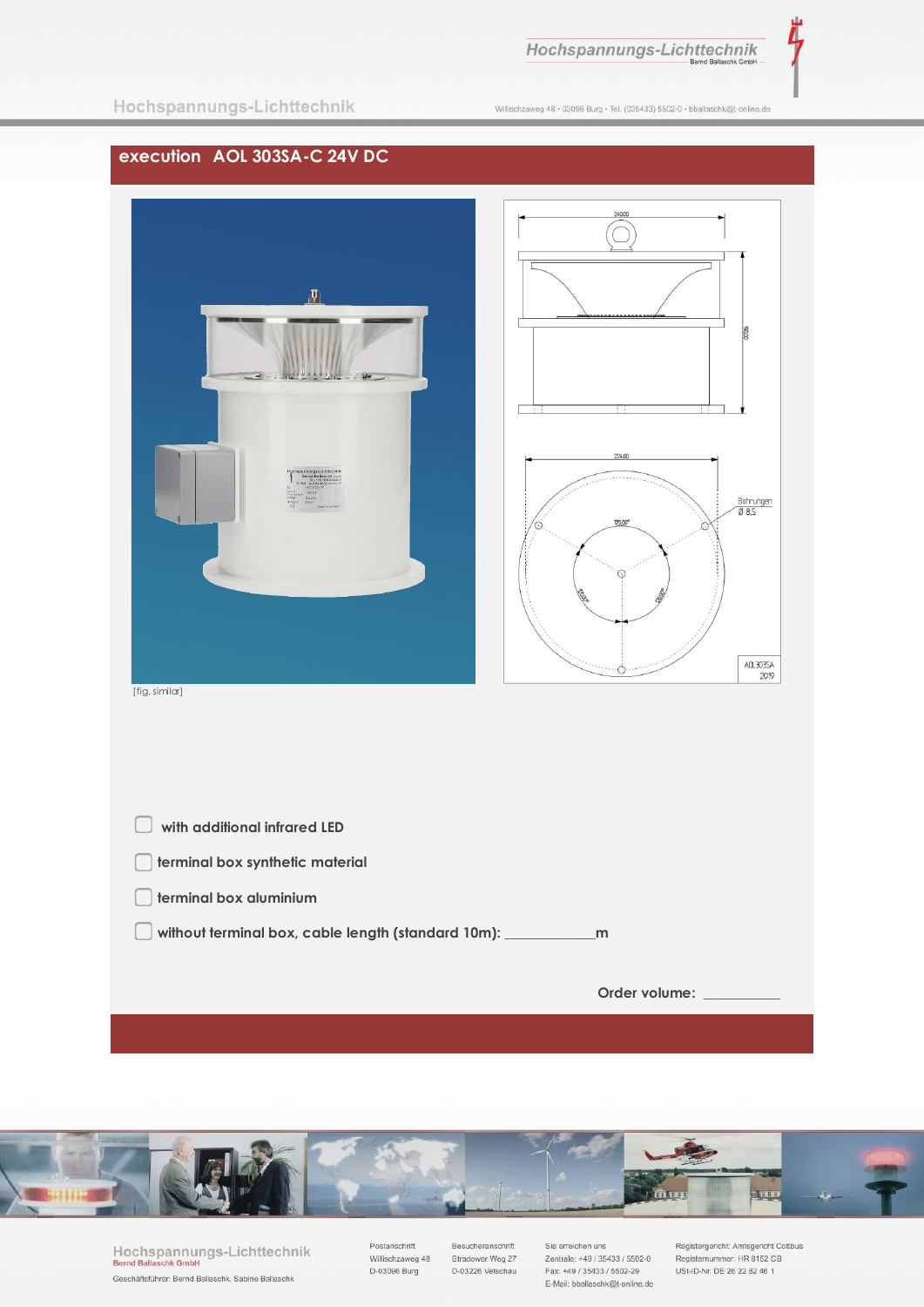Λ

Hochspannungs-Lichttechnik

Willischzaweg 48 · 03096 Burg · Tel. (035433) 5502-0 · bballaschk@t-online.de

## **execution AOL 303SA-C 230V AC**





[fig. similar]

| with additional infrared LED                       |               |
|----------------------------------------------------|---------------|
| terminal box synthetic material                    |               |
| terminal box aluminium                             |               |
| without terminal box, cable length (standard 10m): | m             |
|                                                    |               |
|                                                    | Order volume: |
|                                                    |               |



Hochspannungs-Lichttechnik<br>Bernd Ballaschk GmbH Geschäftsführer: Bernd Ballaschk, Sabine Ballaschk

Postanschrift Villischzaweg 48<br>D-03096 Burg Besucheranschrift Stradower Weg 27 D-03226 Vetschau

Sie erreichen uns Zentrale: +49 / 35433 / 5502-0 Fax: +49 / 35433 / 5502-29 E-Mail: bballaschk@t-online.de Registergericht: Amtsgericht Cottbus<br>Registernummer: HR 8152 CB<br>USt-ID-Nr. DE 26 22 82 46 1